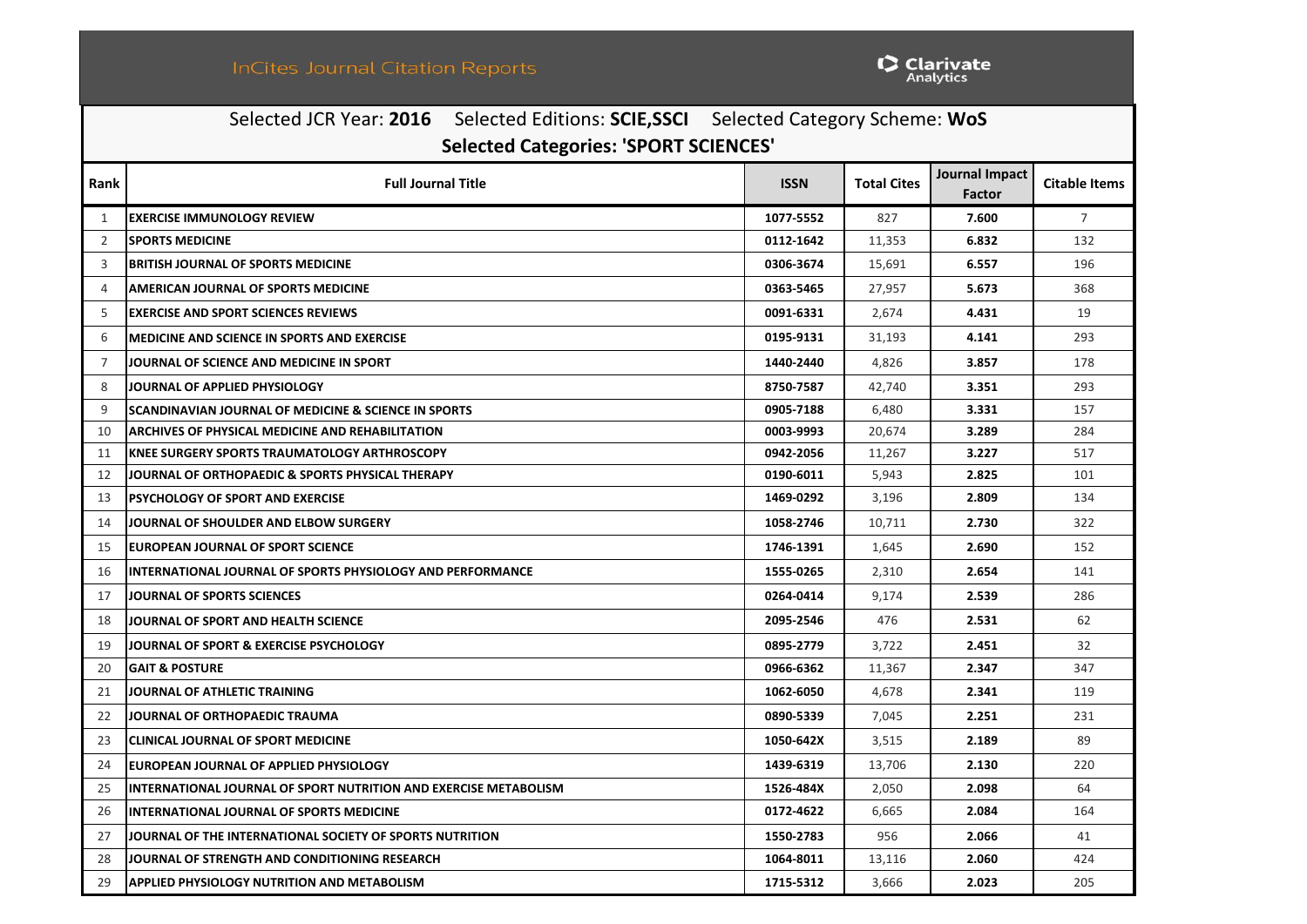| 30 | <b>KNEE</b>                                                                                                | 0968-0160 | 3,430 | 1.976 | 203 |
|----|------------------------------------------------------------------------------------------------------------|-----------|-------|-------|-----|
| 31 | <b>CLINICAL BIOMECHANICS</b>                                                                               | 0268-0033 | 7,483 | 1.874 | 183 |
| 32 | <b>HUMAN MOVEMENT SCIENCE</b>                                                                              | 0167-9457 | 3,776 | 1.841 | 130 |
| 33 | JOURNAL OF AGING AND PHYSICAL ACTIVITY                                                                     | 1063-8652 | 1,375 | 1.837 | 78  |
| 34 | <b>PHYSICAL THERAPY IN SPORT</b>                                                                           | 1466-853X | 906   | 1.818 | 74  |
| 35 | <b>RESEARCH QUARTERLY FOR EXERCISE AND SPORT</b>                                                           | 0270-1367 | 3,680 | 1.815 | 44  |
| 36 | <b>RESEARCH IN SPORTS MEDICINE</b>                                                                         | 1543-8627 | 450   | 1.806 | 37  |
| 37 | JOURNAL OF SPORTS SCIENCE AND MEDICINE                                                                     | 1303-2968 | 2,288 | 1.797 | 88  |
| 38 | PM&R                                                                                                       | 1934-1482 | 2,233 | 1.785 | 151 |
| 39 | <b>AMERICAN JOURNAL OF PHYSICAL MEDICINE &amp; REHABILITATION</b>                                          | 0894-9115 | 4,895 | 1.734 | 123 |
| 40 | <b>HIGH ALTITUDE MEDICINE &amp; BIOLOGY</b>                                                                | 1527-0297 | 1,115 | 1.705 | 40  |
| 41 | <b>PEDIATRIC EXERCISE SCIENCE</b>                                                                          | 0899-8493 | 1,454 | 1.704 | 68  |
| 42 | JOURNAL OF REHABILITATION MEDICINE                                                                         | 1650-1977 | 4,272 | 1.681 | 123 |
| 43 | JOURNAL OF ELECTROMYOGRAPHY AND KINESIOLOGY                                                                | 1050-6411 | 4,667 | 1.510 | 128 |
| 44 | <b>ARCHIVES OF BUDO</b>                                                                                    | 1643-8698 | 359   | 1.506 | 31  |
| 45 | <b>CLINICS IN SPORTS MEDICINE</b>                                                                          | 0278-5919 | 2,176 | 1.475 | 47  |
| 46 | ADAPTED PHYSICAL ACTIVITY QUARTERLY                                                                        | 0736-5829 | 725   | 1.450 | 21  |
| 47 | <b>BIOLOGY OF SPORT</b>                                                                                    | 0860-021X | 440   | 1.436 | 54  |
| 48 | JOURNAL OF SPORT REHABILITATION                                                                            | 1056-6716 | 981   | 1.413 | 56  |
| 49 | JOURNAL OF APPLIED SPORT PSYCHOLOGY                                                                        | 1041-3200 | 1,519 | 1.400 | 32  |
| 50 | <b>QUEST</b>                                                                                               | 0033-6297 | 1,144 | 1.375 | 38  |
| 51 | <b>SPORTS MEDICINE AND ARTHROSCOPY REVIEW</b>                                                              | 1062-8592 | 943   | 1.368 | 37  |
| 52 | <b>SPORT EDUCATION AND SOCIETY</b>                                                                         | 1357-3322 | 1,143 | 1.339 | 69  |
| 53 | JOURNAL OF MOTOR BEHAVIOR                                                                                  | 0022-2895 | 1,955 | 1.327 | 61  |
| 54 | <b>CURRENT SPORTS MEDICINE REPORTS</b>                                                                     | 1537-890X | 1,101 | 1.321 | 61  |
| 55 | PHYSICIAN AND SPORTSMEDICINE                                                                               | 0091-3847 | 948   | 1.292 | 63  |
| 56 | JOURNAL OF SPORT MANAGEMENT                                                                                | 0888-4773 | 1,294 | 1.247 | 45  |
| 57 | <b>SPORT PSYCHOLOGIST</b>                                                                                  | 0888-4781 | 1,330 | 1.222 | 34  |
| 58 | JOURNAL OF SPORTS MEDICINE AND PHYSICAL FITNESS                                                            | 0022-4707 | 2,437 | 1.215 | 123 |
| 59 | JOURNAL OF APPLIED BIOMECHANICS                                                                            | 1065-8483 | 1,520 | 1.053 | 78  |
| 60 | PROCEEDINGS OF THE INSTITUTION OF MECHANICAL ENGINEERS PART P-JOURNAL OF SPORTS ENGINEERING AND TECHNOLOGY | 1754-3371 | 209   | 1.000 | 30  |
| 61 | <b>KINESIOLOGY</b>                                                                                         | 1331-1441 | 292   | 0.961 | 30  |
| 62 | <b>AVIATION SPACE AND ENVIRONMENTAL MEDICINE</b>                                                           | 0095-6562 | 3,389 | 0.933 | 0   |
| 63 | <b>SPORTS BIOMECHANICS</b>                                                                                 | 1476-3141 | 573   | 0.826 | 41  |
| 64 | JOURNAL OF HUMAN KINETICS                                                                                  | 1640-5544 | 769   | 0.798 | 115 |
| 65 | <b>MOTOR CONTROL</b>                                                                                       | 1087-1640 | 637   | 0.750 | 25  |
| 66 | INTERNATIONAL JOURNAL OF PERFORMANCE ANALYSIS IN SPORT                                                     | 1474-8185 | 790   | 0.741 | 84  |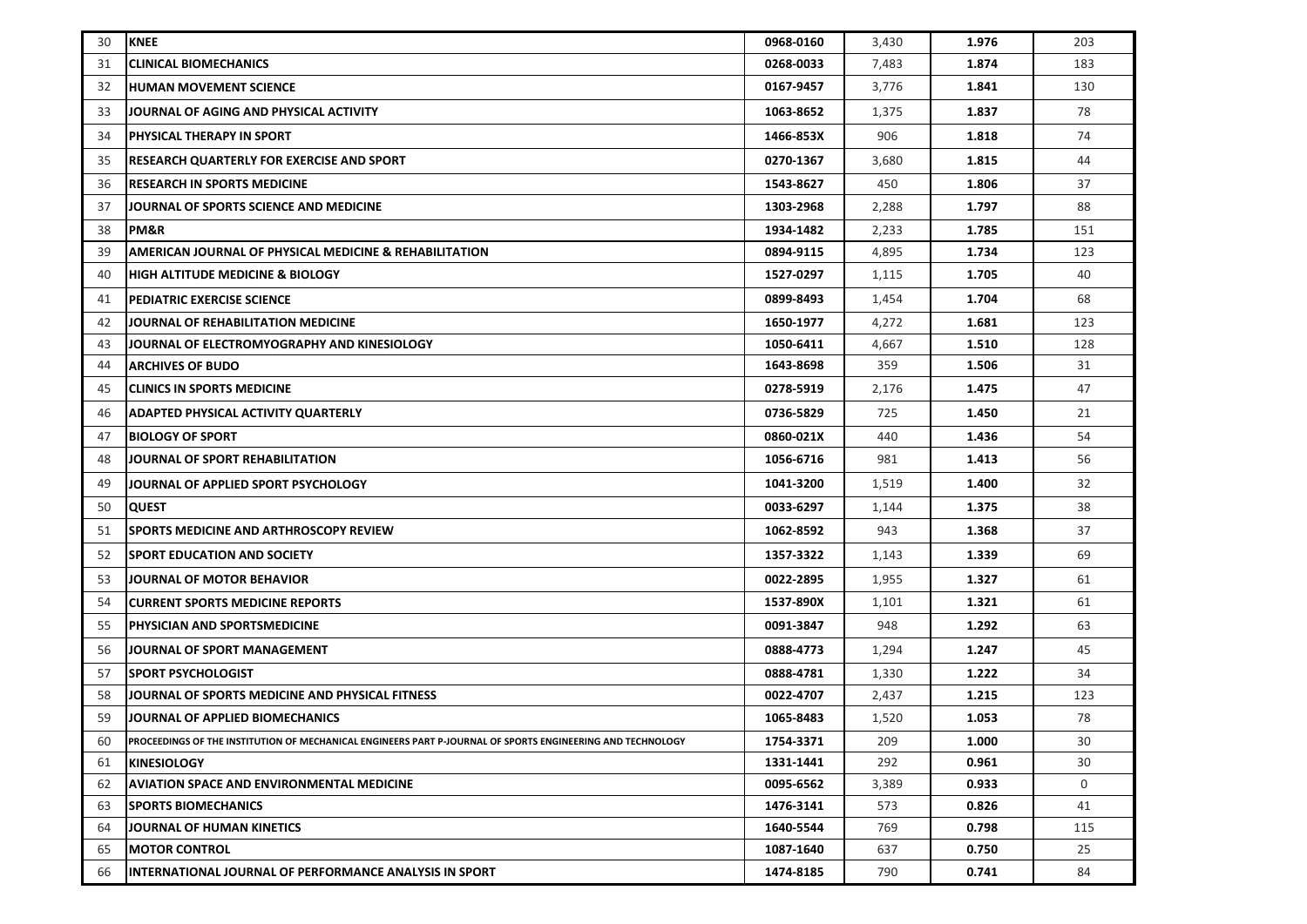| 67 | <b>WILDERNESS &amp; ENVIRONMENTAL MEDICINE</b>                                     | 1080-6032 | 723 | 0.694 | 62 |
|----|------------------------------------------------------------------------------------|-----------|-----|-------|----|
| 68 | <b>JOURNAL OF TEACHING IN PHYSICAL EDUCATION</b>                                   | 0273-5024 | 836 | 0.676 | 37 |
| 69 | <b>ISOCIOLOGY OF SPORT JOURNAL</b>                                                 | 0741-1235 | 989 | 0.659 | 29 |
| 70 | <b>INTERNATIONAL JOURNAL OF SPORT PSYCHOLOGY</b>                                   | 0047-0767 | 841 | 0.610 | 33 |
| 71 | JOURNAL OF EXERCISE SCIENCE & FITNESS                                              | 1728-869X | 126 | 0.576 | 12 |
| 72 | ACSMS HEALTH & FITNESS JOURNAL                                                     | 1091-5397 | 129 | 0.566 | 31 |
| 73 | ISTRENGTH AND CONDITIONING JOURNAL                                                 | 1524-1602 | 758 | 0.536 | 74 |
| 74 | <b>ISCIENCE &amp; SPORTS</b>                                                       | 0765-1597 | 290 | 0.516 | 46 |
| 75 | IREVISTA INTERNACIONAL DE MEDICINA Y CIENCIAS DE LA ACTIVIDAD FISICA Y DEL DEPORTE | 1577-0354 | 274 | 0.365 | 48 |
| 76 | <b>SPORTVERLETZUNG-SPORTSCHADEN</b>                                                | 0932-0555 | 171 | 0.347 | 21 |
| 77 | <b>REVISTA BRASILEIRA DE MEDICINA DO ESPORTE</b>                                   | 1517-8692 | 635 | 0.294 | 88 |
| 78 | PHYSIKALISCHE MEDIZIN REHABILITATIONSMEDIZIN KURORTMEDIZIN                         | 0940-6689 | 100 | 0.260 | 33 |
| 79 | <b>ISOKINETICS AND EXERCISE SCIENCE</b>                                            | 0959-3020 | 321 | 0.241 | 44 |
| 80 | IMEDICINA DELLO SPORT                                                              | 0025-7826 | 143 | 0.202 | 39 |
| 81 | <b>OPERATIVE TECHNIQUES IN SPORTS MEDICINE</b>                                     | 1060-1872 | 300 | 0.103 | 41 |

|      | Selected JCR Year: 2016 Selected Editions: SCIE, SSCI Selected Category Scheme: WoS<br><b>Selected Categories: 'PHYSIOLOGY'</b> |  |             |                    |                          |                      |  |  |  |
|------|---------------------------------------------------------------------------------------------------------------------------------|--|-------------|--------------------|--------------------------|----------------------|--|--|--|
| Rank | <b>Full Journal Title</b>                                                                                                       |  | <b>ISSN</b> | <b>Total Cites</b> | Journal Impact<br>Factor | <b>Citable Items</b> |  |  |  |
| -1   | <b>PHYSIOLOGICAL REVIEWS</b>                                                                                                    |  | 0031-9333   | 25,952             | 27.312                   | 36                   |  |  |  |
|      | <b>ANNUAL REVIEW OF PHYSIOLOGY</b>                                                                                              |  | 0066-4278   | 8,818              | 11.115                   | 24                   |  |  |  |
| 3    | JOURNAL OF PINEAL RESEARCH                                                                                                      |  | 0742-3098   | 7,278              | 10.391                   | 76                   |  |  |  |
| ⊿    | <b>COMPREHENSIVE PHYSIOLOGY</b>                                                                                                 |  | 2040-4603   | 2,641              | 6.949                    | 62                   |  |  |  |
| .5   | <b>PHYSIOLOGY</b>                                                                                                               |  | 1548-9213   | 2,946              | 6.076                    | 37                   |  |  |  |
| 6    | <b>CELLULAR PHYSIOLOGY AND BIOCHEMISTRY</b>                                                                                     |  | 1015-8987   | 8,744              | 5.104                    | 570                  |  |  |  |
|      | <b>ACTA PHYSIOLOGICA</b>                                                                                                        |  | 1748-1708   | 3,911              | 4.867                    | 67                   |  |  |  |
| 8    | <b>IREVIEWS OF PHYSIOLOGY BIOCHEMISTRY AND PHARMACOLOGY</b>                                                                     |  | 0303-4240   | 713                | 4.769                    | 8                    |  |  |  |
| 9    | JOURNAL OF PHYSIOLOGY-LONDON                                                                                                    |  | 0022-3751   | 48,567             | 4.739                    | 447                  |  |  |  |
| 10   | <b>EXERCISE AND SPORT SCIENCES REVIEWS</b>                                                                                      |  | 0091-6331   | 2,674              | 4.431                    | 19                   |  |  |  |
| 11   | IINTERNATIONAL JOURNAL OF BEHAVIORAL NUTRITION AND PHYSICAL ACTIVITY                                                            |  | 1479-5868   | 7,028              | 4.396                    | 126                  |  |  |  |
| 12   | AMERICAN JOURNAL OF PHYSIOLOGY-LUNG CELLULAR AND MOLECULAR PHYSIOLOGY                                                           |  | 1040-0605   | 13,082             | 4.281                    | 222                  |  |  |  |
| 13   | JOURNAL OF GENERAL PHYSIOLOGY                                                                                                   |  | 0022-1295   | 7,714              | 4.200                    | 61                   |  |  |  |
| 14   | AMERICAN JOURNAL OF PHYSIOLOGY-ENDOCRINOLOGY AND METABOLISM                                                                     |  | 0193-1849   | 20,249             | 4.142                    | 176                  |  |  |  |
| 15   | <b>FRONTIERS IN PHYSIOLOGY</b>                                                                                                  |  | 1664-042X   | 7,664              | 4.134                    | 622                  |  |  |  |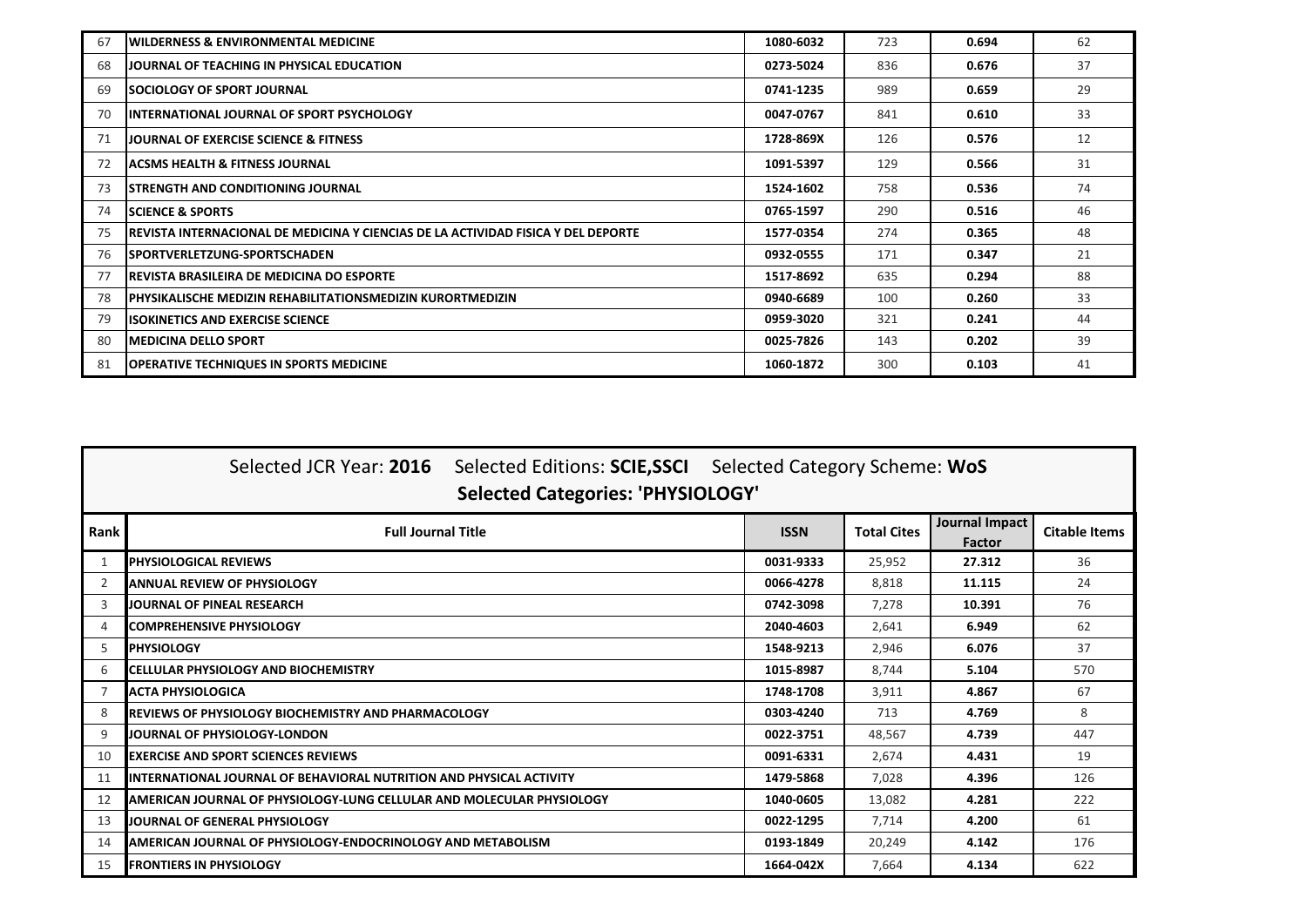| 16 | JOURNAL OF CELLULAR PHYSIOLOGY                                                             | 0021-9541 | 17,632 | 4.080 | 273 |
|----|--------------------------------------------------------------------------------------------|-----------|--------|-------|-----|
| 17 | AMERICAN JOURNAL OF PHYSIOLOGY-RENAL PHYSIOLOGY                                            | 1931-857X | 16,787 | 3.611 | 281 |
| 18 | <b>AMERICAN JOURNAL OF PHYSIOLOGY-CELL PHYSIOLOGY</b>                                      | 0363-6143 | 16,627 | 3.602 | 184 |
| 19 | JOURNAL OF BIOLOGICAL RHYTHMS                                                              | 0748-7304 | 2,617  | 3.500 | 43  |
| 20 | AMERICAN JOURNAL OF PHYSIOLOGY-GASTROINTESTINAL AND LIVER PHYSIOLOGY                       | 0193-1857 | 14,393 | 3.468 | 215 |
| 21 | JOURNAL OF APPLIED PHYSIOLOGY                                                              | 8750-7587 | 42,740 | 3.351 | 293 |
| 22 | AMERICAN JOURNAL OF PHYSIOLOGY-HEART AND CIRCULATORY PHYSIOLOGY                            | 0363-6135 | 30,912 | 3.348 | 302 |
| 23 | JOURNAL OF MAMMARY GLAND BIOLOGY AND NEOPLASIA                                             | 1083-3021 | 2,064  | 3.243 | 14  |
| 24 | PFLUGERS ARCHIV-EUROPEAN JOURNAL OF PHYSIOLOGY                                             | 0031-6768 | 9,087  | 3.156 | 165 |
| 25 | KIDNEY & BLOOD PRESSURE RESEARCH                                                           | 1420-4096 | 1,489  | 3.104 | 100 |
| 26 | <b>PHYSIOLOGICAL GENOMICS</b>                                                              | 1094-8341 | 4,421  | 3.044 | 88  |
| 27 | AMERICAN JOURNAL OF PHYSIOLOGY-REGULATORY INTEGRATIVE AND COMPARATIVE PHYSIOLOGY           | 0363-6119 | 20,656 | 2.982 | 244 |
| 28 | <b>EXPERIMENTAL PHYSIOLOGY</b>                                                             | 0958-0670 | 5,275  | 2.912 | 136 |
| 29 | JOURNAL OF PHYSIOLOGY AND PHARMACOLOGY                                                     | 0867-5910 | 3,284  | 2.883 | 75  |
| 30 | JOURNAL OF PHYSIOLOGY-PARIS                                                                | 0928-4257 | 1,629  | 2.704 | 8   |
| 31 | <b>PSYCHOPHYSIOLOGY</b>                                                                    | 0048-5772 | 12,232 | 2.668 | 174 |
| 32 | INTERNATIONAL JOURNAL OF SPORTS PHYSIOLOGY AND PERFORMANCE                                 | 1555-0265 | 2,310  | 2.654 | 141 |
| 33 | <b>PESTICIDE BIOCHEMISTRY AND PHYSIOLOGY</b>                                               | 0048-3575 | 3,901  | 2.590 | 117 |
| 34 | INTERNATIONAL JOURNAL OF PSYCHOPHYSIOLOGY                                                  | 0167-8760 | 6,949  | 2.582 | 142 |
| 35 | <b>CHRONOBIOLOGY INTERNATIONAL</b>                                                         | 0742-0528 | 4,215  | 2.562 | 136 |
| 36 | <b>CHEMICAL SENSES</b>                                                                     | 0379-864X | 4,296  | 2.520 | 76  |
| 37 | JOURNAL OF PHYSIOLOGY AND BIOCHEMISTRY                                                     | 1138-7548 | 1,347  | 2.444 | 68  |
| 38 | JOURNAL OF COMPARATIVE PHYSIOLOGY A-NEUROETHOLOGY SENSORY NEURAL AND BEHAVIORAL PHYSIOLOGY | 0340-7594 | 5,156  | 2.429 | 73  |
| 39 | <b>JOURNAL OF NEUROPHYSIOLOGY</b>                                                          | 0022-3077 | 41,502 | 2.396 | 497 |
| 40 | <b>CONSERVATION PHYSIOLOGY</b>                                                             | 2051-1434 | 493    | 2.323 | 43  |
| 41 | CLINICAL PHYSIOLOGY AND FUNCTIONAL IMAGING                                                 | 1475-0961 | 1,904  | 2.300 | 71  |
| 42 | JOURNAL OF INSECT PHYSIOLOGY                                                               | 0022-1910 | 8,119  | 2.227 | 101 |
| 43 | <b>INTERNATIONAL JOURNAL OF BIOMETEOROLOGY</b>                                             | 0020-7128 | 4,161  | 2.204 | 179 |
| 44 | CLINICAL JOURNAL OF SPORT MEDICINE                                                         | 1050-642X | 3,515  | 2.189 | 89  |
| 45 | <b>EUROPEAN JOURNAL OF APPLIED PHYSIOLOGY</b>                                              | 1439-6319 | 13,706 | 2.130 | 220 |
| 46 | QUARTERLY JOURNAL OF EXPERIMENTAL PSYCHOLOGY                                               | 1747-0218 | 4,741  | 2.129 | 149 |
| 47 | <b>PHYSIOLOGICAL AND BIOCHEMICAL ZOOLOGY</b>                                               | 1522-2152 | 2,833  | 2.104 | 46  |
| 48 | JOURNAL OF PHYSIOLOGICAL SCIENCES                                                          | 1880-6546 | 807    | 2.075 | 49  |
| 49 | KOREAN JOURNAL OF PHYSIOLOGY & PHARMACOLOGY                                                | 1226-4512 | 747    | 2.062 | 76  |
| 50 | <b>PHYSIOLOGICAL MEASUREMENT</b>                                                           | 0967-3334 | 4,231  | 2.058 | 169 |
| 51 | <b>APPLIED PHYSIOLOGY NUTRITION AND METABOLISM</b>                                         | 1715-5312 | 3,666  | 2.023 | 205 |
| 52 | <b>CLINICAL AND EXPERIMENTAL PHARMACOLOGY AND PHYSIOLOGY</b>                               | 1440-1681 | 5,359  | 2.010 | 135 |
| 53 | <b>CRYOBIOLOGY</b>                                                                         | 0011-2240 | 3,949  | 1.996 | 101 |
| 54 | JJOURNAL OF COMPARATIVE PHYSIOLOGY B-BIOCHEMICAL SYSTEMIC AND ENVIRONMENTAL PHYSIOLOGY     | 0174-1578 | 3,483  | 1.947 | 81  |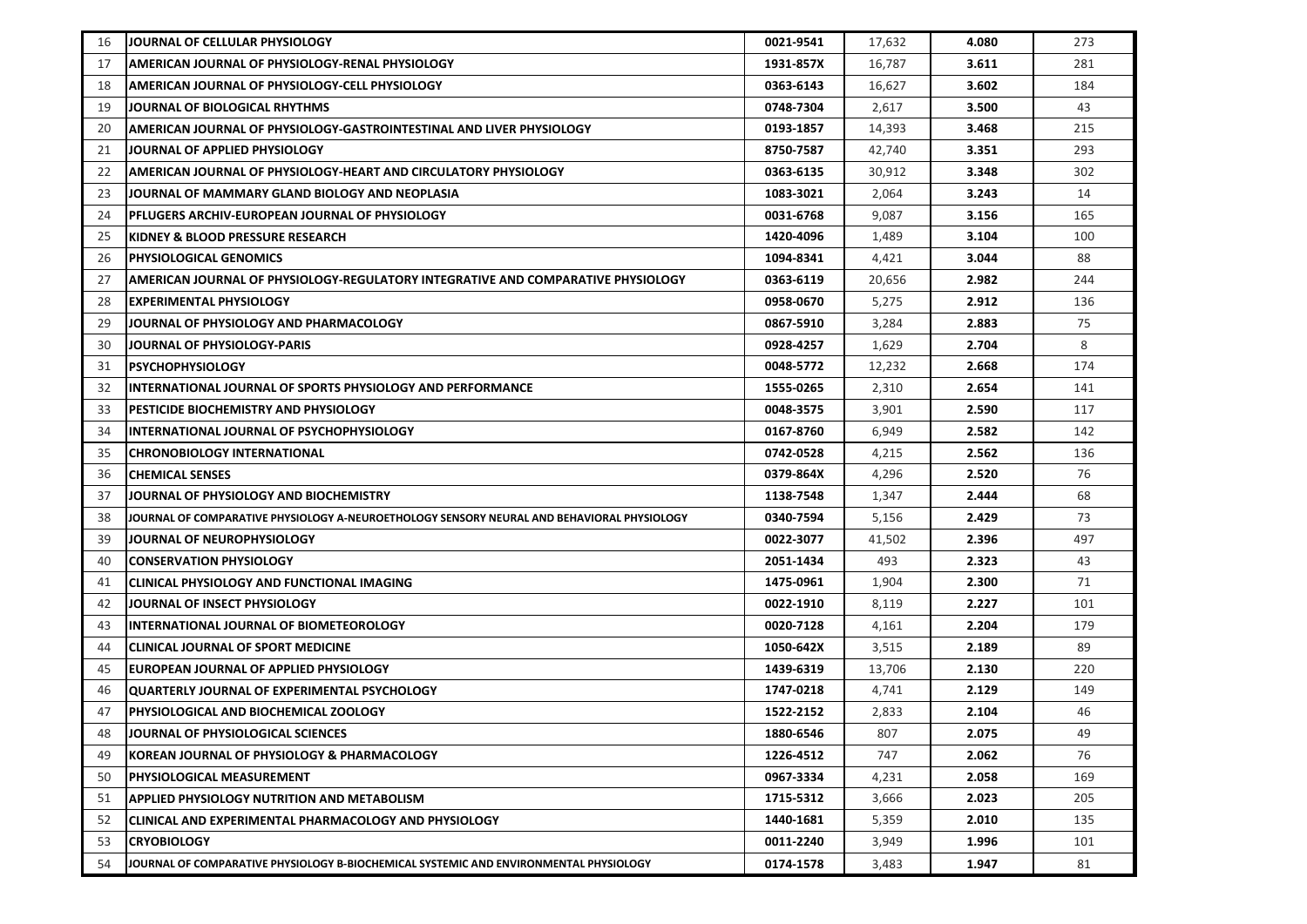| 55 | <b>CANADIAN JOURNAL OF PHYSIOLOGY AND PHARMACOLOGY</b>                       | 0008-4212 | 4,066 | 1.822                | 165      |
|----|------------------------------------------------------------------------------|-----------|-------|----------------------|----------|
| 56 | COMPARATIVE BIOCHEMISTRY AND PHYSIOLOGY A-MOLECULAR & INTEGRATIVE PHYSIOLOGY | 1095-6433 | 9,325 | 1.812                | 147      |
| 57 | JOURNAL OF VASCULAR RESEARCH                                                 | 1018-1172 | 1,608 | 1.759                | 33       |
| 58 | ADVANCES IN PHYSIOLOGY EDUCATION                                             | 1043-4046 | 1,241 | 1.755                | 50       |
| 59 | PEDIATRIC EXERCISE SCIENCE                                                   | 0899-8493 | 1,454 | 1.704                | 68       |
| 60 | JOURNAL OF MEMBRANE BIOLOGY                                                  | 0022-2631 | 4,062 | 1.696                | 75       |
| 61 | <b>RESPIRATORY PHYSIOLOGY &amp; NEUROBIOLOGY</b>                             | 1569-9048 | 6,479 | 1.660                | 160      |
| 62 | <b>FISH PHYSIOLOGY AND BIOCHEMISTRY</b>                                      | 0920-1742 | 3,252 | 1.647                | 146      |
| 63 | NEUROPHYSIOLOGIE CLINIQUE-CLINICAL NEUROPHYSIOLOGY                           | 0987-7053 | 1,116 | 1.593                | 26       |
| 64 | LYMPHATIC RESEARCH AND BIOLOGY                                               | 1539-6851 | 666   | 1.551                | 27       |
| 65 | <b>ARCHIVES OF INSECT BIOCHEMISTRY AND PHYSIOLOGY</b>                        | 0739-4462 | 1,806 | 1.530                | 48       |
| 66 | JOURNAL OF ELECTROMYOGRAPHY AND KINESIOLOGY                                  | 1050-6411 | 4,667 | 1.510                | 128      |
| 67 | JOURNAL OF MUSCULOSKELETAL & NEURONAL INTERACTIONS                           | 1108-7161 | 1,439 | 1.489                | 41       |
| 68 | JOURNAL OF BIOLOGICAL REGULATORS AND HOMEOSTATIC AGENTS                      | 0393-974X | 1,060 | 1.469                | 157      |
| 69 | <b>PHYSIOLOGICAL RESEARCH</b>                                                | 0862-8408 | 2,952 | 1.461                | 168      |
| 70 | JOURNAL OF PHYSIOLOGICAL ANTHROPOLOGY                                        | 1880-6805 | 499   | 1.250                | 35       |
| 71 | ARCHIVES OF PHYSIOLOGY AND BIOCHEMISTRY                                      | 1381-3455 | 738   | 1.220                | 37       |
| 72 | <b>GENERAL PHYSIOLOGY AND BIOPHYSICS</b>                                     | 0231-5882 | 883   | 1.170                | 51       |
| 73 | <b>CHINESE JOURNAL OF PHYSIOLOGY</b>                                         | 0304-4920 | 559   | 1.167                | 37       |
| 74 | <b>HYPERTENSION IN PREGNANCY</b>                                             | 1064-1955 | 1,015 | 1.099                | 61       |
| 75 | <b>LYMPHOLOGY</b>                                                            | 0024-7766 | 714   | 1.079                | 17       |
| 76 | <b>CRYOLETTERS</b>                                                           | 0143-2044 | 890   | 0.628                | 52       |
| 77 | <b>BIOLOGICAL RHYTHM RESEARCH</b>                                            | 0929-1016 | 494   | 0.624                | 82       |
| 78 | <b>ACTA PHYSIOLOGICA HUNGARICA</b>                                           | 0231-424X | 421   | 0.571                | $\Omega$ |
| 79 | JOURNAL OF EVOLUTIONARY BIOCHEMISTRY AND PHYSIOLOGY                          | 0022-0930 | 343   | 0.316                | 50       |
| 80 | <b>REVISTA BRASILEIRA DE MEDICINA DO ESPORTE</b>                             | 1517-8692 | 635   | 0.294                | 88       |
| 81 | ZHURNAL VYSSHEI NERVNOI DEYATELNOSTI IMENI I P PAVLOVA                       | 0044-4677 | 216   | 0.236                | 50       |
| 82 | <b>KLINISCHE NEUROPHYSIOLOGIE</b>                                            | 1434-0275 | 50    | 0.228                | 26       |
| 83 | <b>NEUROPHYSIOLOGY</b>                                                       | 0090-2977 | 169   | 0.207                | 38       |
| 84 | PHYSIOLOGY INTERNATIONAL                                                     | 2498-602X | 3     | <b>Not Available</b> | 43       |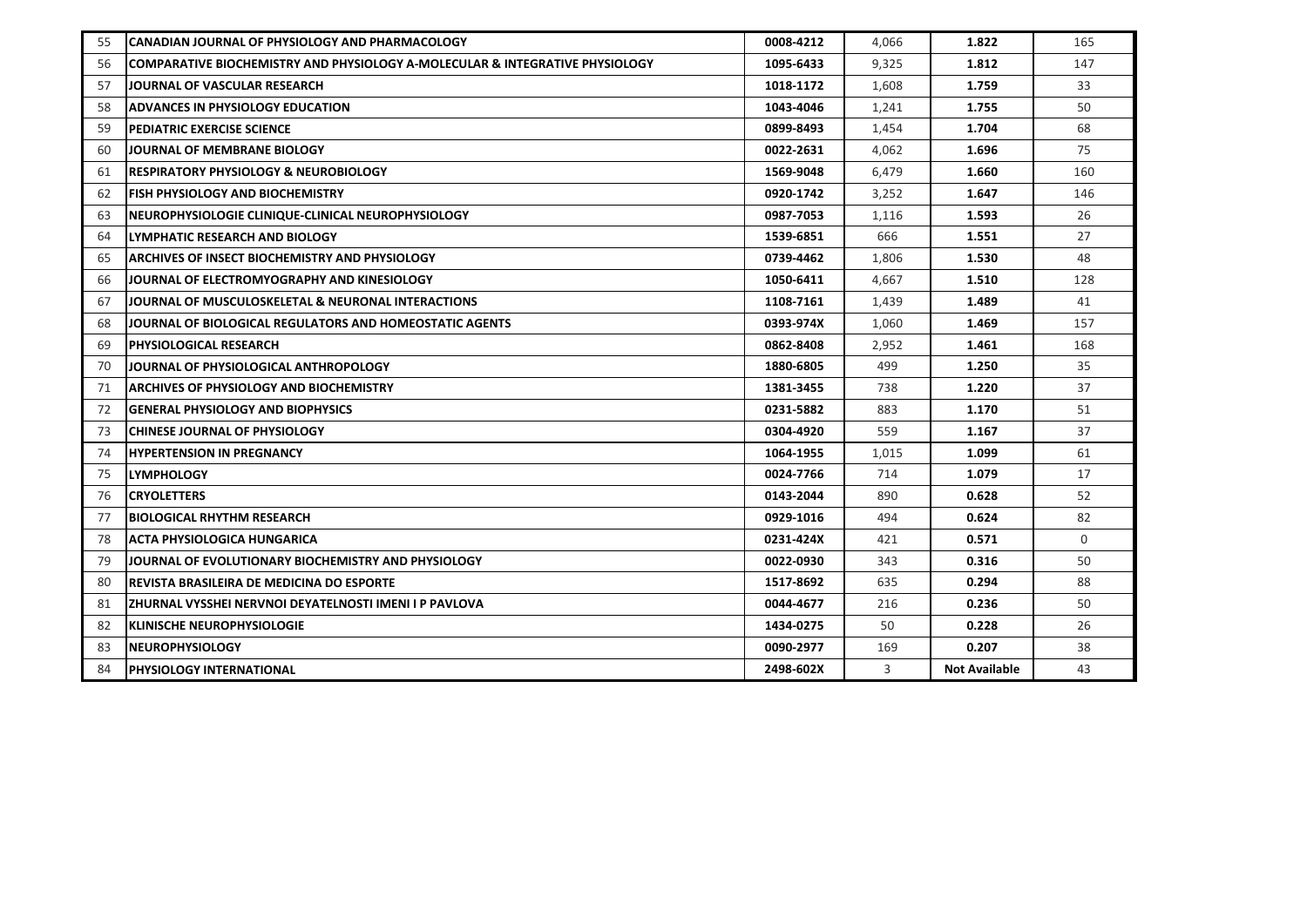|                | Selected JCR Year: 2016 Selected Editions: SCIE, SSCI Selected Category Scheme: WoS<br><b>Selected Categories: 'PSYCHOLOGY'</b> |             |                    |                          |                      |  |  |  |
|----------------|---------------------------------------------------------------------------------------------------------------------------------|-------------|--------------------|--------------------------|----------------------|--|--|--|
| Rank           | <b>Full Journal Title</b>                                                                                                       | <b>ISSN</b> | <b>Total Cites</b> | Journal Impact<br>Factor | <b>Citable Items</b> |  |  |  |
| 1              | <b>ANNUAL REVIEW OF PSYCHOLOGY</b>                                                                                              | 0066-4308   | 16,071             | 19.950                   | 29                   |  |  |  |
| 2              | <b>PSYCHOLOGICAL BULLETIN</b>                                                                                                   | 0033-2909   | 43,457             | 16.793                   | 44                   |  |  |  |
| 3              | <b>ANNUAL REVIEW OF CLINICAL PSYCHOLOGY</b>                                                                                     | 1548-5943   | 4,063              | 12.136                   | 20                   |  |  |  |
| $\overline{4}$ | <b>PSYCHOTHERAPY AND PSYCHOSOMATICS</b>                                                                                         | 0033-3190   | 3,245              | 8.964                    | 20                   |  |  |  |
| 5              | <b>PSYCHOLOGICAL REVIEW</b>                                                                                                     | 0033-295X   | 25,352             | 7.638                    | 29                   |  |  |  |
| 6              | JOURNAL OF CHILD PSYCHOLOGY AND PSYCHIATRY                                                                                      | 0021-9630   | 16,890             | 6.226                    | 126                  |  |  |  |
| 7              | <b>PSYCHOLOGICAL MEDICINE</b>                                                                                                   | 0033-2917   | 21,253             | 5.230                    | 275                  |  |  |  |
| 8              | <b>DEPRESSION AND ANXIETY</b>                                                                                                   | 1091-4269   | 7,146              | 4.971                    | 111                  |  |  |  |
| 9              | SOCIAL COGNITIVE AND AFFECTIVE NEUROSCIENCE                                                                                     | 1749-5016   | 5,263              | 3.937                    | 188                  |  |  |  |
| 10             | <b>IPSYCHOSOMATIC MEDICINE</b>                                                                                                  | 0033-3174   | 11,959             | 3.863                    | 107                  |  |  |  |
| 11             | <b>COGNITIVE PSYCHOLOGY</b>                                                                                                     | 0010-0285   | 7,233              | 3.719                    | 35                   |  |  |  |
| 12             | JOURNAL OF NEUROPSYCHOLOGY                                                                                                      | 1748-6645   | 535                | 3.634                    | 20                   |  |  |  |
| 13             | <b>INTERNATIONAL JOURNAL OF EATING DISORDERS</b>                                                                                | 0276-3478   | 7,865              | 3.567                    | 123                  |  |  |  |
| 14             | <b>NEUROBIOLOGY OF LEARNING AND MEMORY</b>                                                                                      | 1074-7427   | 5,862              | 3.543                    | 200                  |  |  |  |
| 15             | <b>HEALTH PSYCHOLOGY</b>                                                                                                        | 0278-6133   | 10,344             | 3.458                    | 156                  |  |  |  |
| 16             | <b>NEUROPSYCHOLOGY</b>                                                                                                          | 0894-4105   | 5,422              | 3.286                    | 90                   |  |  |  |
| 17             | <b>FRONTIERS IN HUMAN NEUROSCIENCE</b>                                                                                          | 1662-5161   | 12,836             | 3.209                    | 632                  |  |  |  |
| 18             | <b>PSYCHO-ONCOLOGY</b>                                                                                                          | 1057-9249   | 8,568              | 3.095                    | 175                  |  |  |  |
| 19             | <b>BIOLOGICAL PSYCHOLOGY</b>                                                                                                    | 0301-0511   | 8,161              | 3.070                    | 158                  |  |  |  |
| 20             | JOURNAL OF MEMORY AND LANGUAGE                                                                                                  | 0749-596X   | 8,541              | 3.065                    | 61                   |  |  |  |
| 21             | JOURNALS OF GERONTOLOGY SERIES B-PSYCHOLOGICAL SCIENCES AND SOCIAL SCIENCES                                                     | 1079-5014   | 7,040              | 3.064                    | 107                  |  |  |  |
| 22             | <b>PSYCHOLOGY OF SPORT AND EXERCISE</b>                                                                                         | 1469-0292   | 3,196              | 2.809                    | 134                  |  |  |  |
| 23             | <b>PSYCHOPHYSIOLOGY</b>                                                                                                         | 0048-5772   | 12,232             | 2.668                    | 174                  |  |  |  |
| 24             | JOURNAL OF EXPERIMENTAL PSYCHOLOGY-LEARNING MEMORY AND COGNITION                                                                | 0278-7393   | 11,286             | 2.667                    | 136                  |  |  |  |
| 25             | INTERNATIONAL JOURNAL OF PSYCHOPHYSIOLOGY                                                                                       | 0167-8760   | 6,949              | 2.582                    | 142                  |  |  |  |
| 26             | JOURNAL OF STUDIES ON ALCOHOL AND DRUGS                                                                                         | 1937-1888   | 6,973              | 2.500                    | 103                  |  |  |  |
| 27             | JOURNAL OF SPORT & EXERCISE PSYCHOLOGY                                                                                          | 0895-2779   | 3,722              | 2.451                    | 32                   |  |  |  |
| 28             | <b>INTERNATIONAL PSYCHOGERIATRICS</b>                                                                                           | 1041-6102   | 5,027              | 2.423                    | 186                  |  |  |  |
| 29             | <b>DEVELOPMENTAL PSYCHOBIOLOGY</b>                                                                                              | 0012-1630   | 3,987              | 2.392                    | 94                   |  |  |  |
| 30             | JOURNAL OF EXPERIMENTAL PSYCHOLOGY-HUMAN PERCEPTION AND PERFORMANCE                                                             | 0096-1523   | 10,752             | 2.287                    | 163                  |  |  |  |
| 31             | NEUROPSYCHOLOGICAL REHABILITATION                                                                                               | 0960-2011   | 1,662              | 2.280                    | 36                   |  |  |  |
| 32             | JOURNAL OF COMPARATIVE PSYCHOLOGY                                                                                               | 0735-7036   | 2,709              | 2.268                    | 42                   |  |  |  |
| 33             | <b>SOCIAL NEUROSCIENCE</b>                                                                                                      | 1747-0919   | 1,427              | 2.255                    | 55                   |  |  |  |
| 34             | <b>HUMAN FACTORS</b>                                                                                                            | 0018-7208   | 4,642              | 2.219                    | 85                   |  |  |  |
| 35             | HUMAN PSYCHOPHARMACOLOGY-CLINICAL AND EXPERIMENTAL                                                                              | 0885-6222   | 2,121              | 2.211                    | 47                   |  |  |  |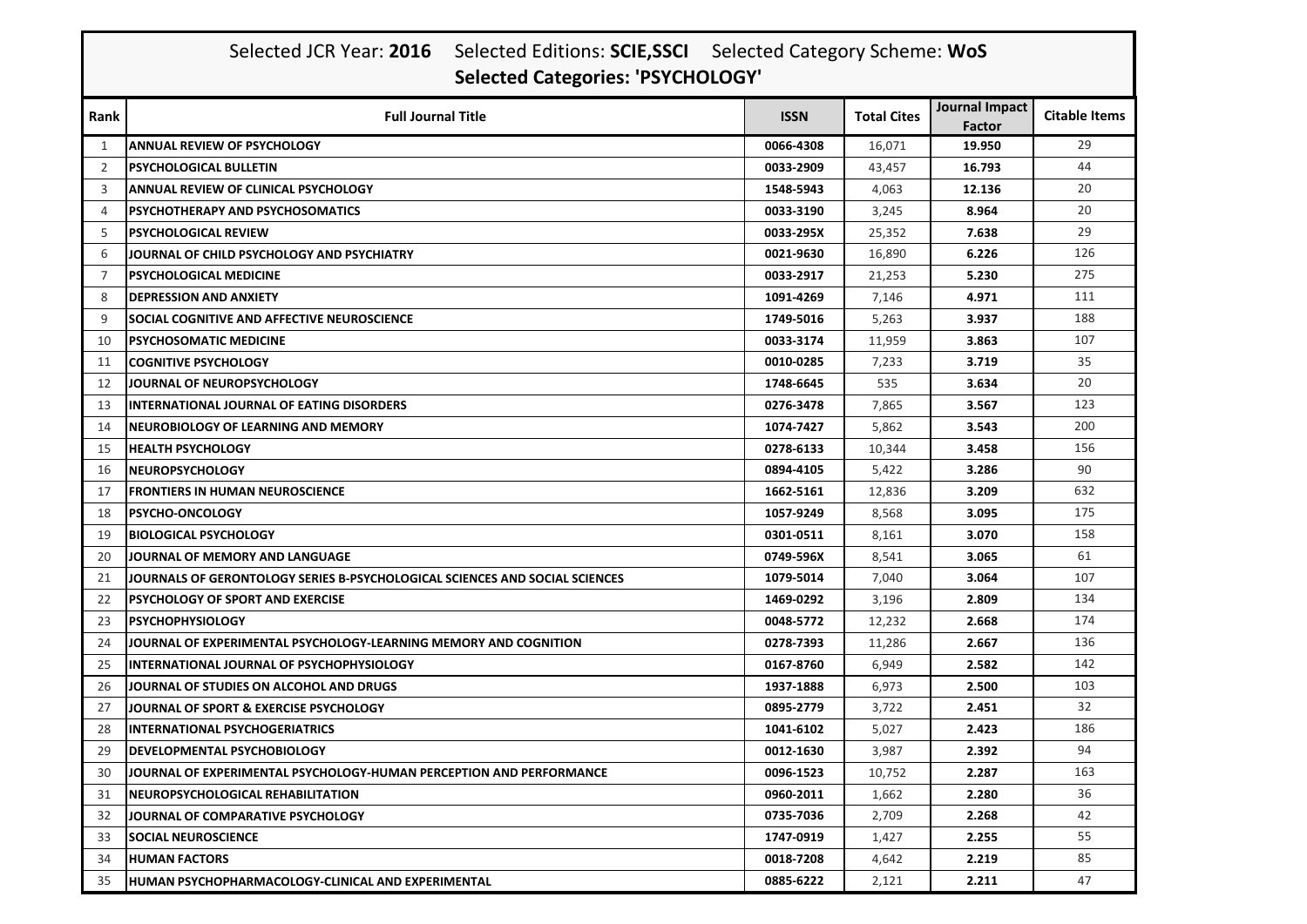| 36 | JOURNAL OF THE INTERNATIONAL NEUROPSYCHOLOGICAL SOCIETY          | 1355-6177 | 5,824 | 2.181 | 97  |
|----|------------------------------------------------------------------|-----------|-------|-------|-----|
| 37 | <b>CLINICAL EEG AND NEUROSCIENCE</b>                             | 1550-0594 | 869   | 2.163 | 39  |
| 38 | JOURNAL OF EXPERIMENTAL PSYCHOLOGY-ANIMAL LEARNING AND COGNITION | 0097-7403 | 2,137 | 2.132 | 36  |
| 39 | QUARTERLY JOURNAL OF EXPERIMENTAL PSYCHOLOGY                     | 1747-0218 | 4,741 | 2.129 | 149 |
| 40 | ISTRESS AND HEALTH                                               | 1532-3005 | 1,095 | 2.114 | 67  |
| 41 | ARCHIVES OF CLINICAL NEUROPSYCHOLOGY                             | 0887-6177 | 3,662 | 2.044 | 88  |
| 42 | <b>MULTISENSORY RESEARCH</b>                                     | 2213-4794 | 183   | 1.962 | 32  |
| 43 | <b>ATTENTION PERCEPTION &amp; PSYCHOPHYSICS</b>                  | 1943-3921 | 3,032 | 1.863 | 205 |
| 44 | <b>HUMAN MOVEMENT SCIENCE</b>                                    | 0167-9457 | 3,776 | 1.841 | 130 |
| 45 | JOURNAL OF CLINICAL AND EXPERIMENTAL NEUROPSYCHOLOGY             | 1380-3395 | 4,923 | 1.839 | 98  |
| 46 | <b>ERGONOMICS</b>                                                | 0014-0139 | 6,868 | 1.818 | 144 |
| 47 | <b>RESEARCH QUARTERLY FOR EXERCISE AND SPORT</b>                 | 0270-1367 | 3,680 | 1.815 | 44  |
| 48 | <b>DEVELOPMENTAL NEUROPSYCHOLOGY</b>                             | 8756-5641 | 2,796 | 1.813 | 16  |
| 49 | PSYCHOLOGY AND PSYCHOTHERAPY-THEORY RESEARCH AND PRACTICE        | 1476-0835 | 899   | 1.627 | 31  |
| 50 | CLINICAL NEUROPSYCHOLOGIST                                       | 1385-4046 | 2,523 | 1.564 | 77  |
| 51 | <b>INEUROPSYCHOBIOLOGY</b>                                       | 0302-282X | 2,540 | 1.491 | 36  |
| 52 | <b>PSYCHOSOMATICS</b>                                            | 0033-3182 | 3,459 | 1.436 | 77  |
| 53 | JOURNAL OF APPLIED SPORT PSYCHOLOGY                              | 1041-3200 | 1,519 | 1.400 | 32  |
| 54 | EXPERIMENTAL AGING RESEARCH                                      | 0361-073X | 1,021 | 1.345 | 32  |
| 55 | JOURNAL OF MOTOR BEHAVIOR                                        | 0022-2895 | 1,955 | 1.327 | 61  |
| 56 | <b>ISUBSTANCE USE &amp; MISUSE</b>                               | 1082-6084 | 3,135 | 1.234 | 194 |
| 57 | <b>SPORT PSYCHOLOGIST</b>                                        | 0888-4781 | 1,330 | 1.222 | 34  |
| 58 | APPLIED NEUROPSYCHOLOGY-CHILD                                    | 2162-2965 | 137   | 1.164 | 33  |
| 59 | <b>COGNITIVE NEUROPSYCHOLOGY</b>                                 | 0264-3294 | 2,053 | 1.146 | 20  |
| 60 | CLINICAL CHILD PSYCHOLOGY AND PSYCHIATRY                         | 1359-1045 | 895   | 1.145 | 45  |
| 61 | <b>EATING DISORDERS</b>                                          | 1064-0266 | 883   | 1.116 | 40  |
| 62 | <b>PERCEPTION</b>                                                | 0301-0066 | 4,830 | 1.087 | 88  |
| 63 | CLINICAL PSYCHOLOGIST                                            | 1328-4207 | 202   | 1.037 | 16  |
| 64 | <b>INEUROCASE</b>                                                | 1355-4794 | 1,119 | 0.988 | 79  |
| 65 | <b>ANALES DE PSICOLOGIA</b>                                      | 0212-9728 | 820   | 0.871 | 102 |
| 66 | ZEITSCHRIFT FUR PSYCHOSOMATISCHE MEDIZIN UND PSYCHOTHERAPIE      | 1438-3608 | 231   | 0.769 | 19  |
| 67 | <b>APPLIED NEUROPSYCHOLOGY-ADULT</b>                             | 2327-9095 | 175   | 0.728 | 45  |
| 68 | <b>TRAVAIL HUMAIN</b>                                            | 0041-1868 | 173   | 0.697 | 16  |
| 69 | <b>INTERNATIONAL JOURNAL OF SPORT PSYCHOLOGY</b>                 | 0047-0767 | 841   | 0.610 | 33  |
| 70 | <b>SPANISH JOURNAL OF PSYCHOLOGY</b>                             | 1138-7416 | 884   | 0.502 | 94  |
| 71 | JOURNAL OF GENETIC PSYCHOLOGY                                    | 0022-1325 | 1,121 | 0.452 | 21  |
| 72 | GERIATRIE ET PSYCHOLOGIE NEUROPSYCHIATRIE DE VIEILLISSEMENT      | 2115-8789 | 117   | 0.346 | 48  |
| 73 | <b>ZEITSCHRIFT FUR NEUROPSYCHOLOGIE</b>                          | 1016-264X | 82    | 0.325 | 18  |
| 74 | <b>PRATIQUES PSYCHOLOGIQUES</b>                                  | 1269-1763 | 76    | 0.317 | 27  |